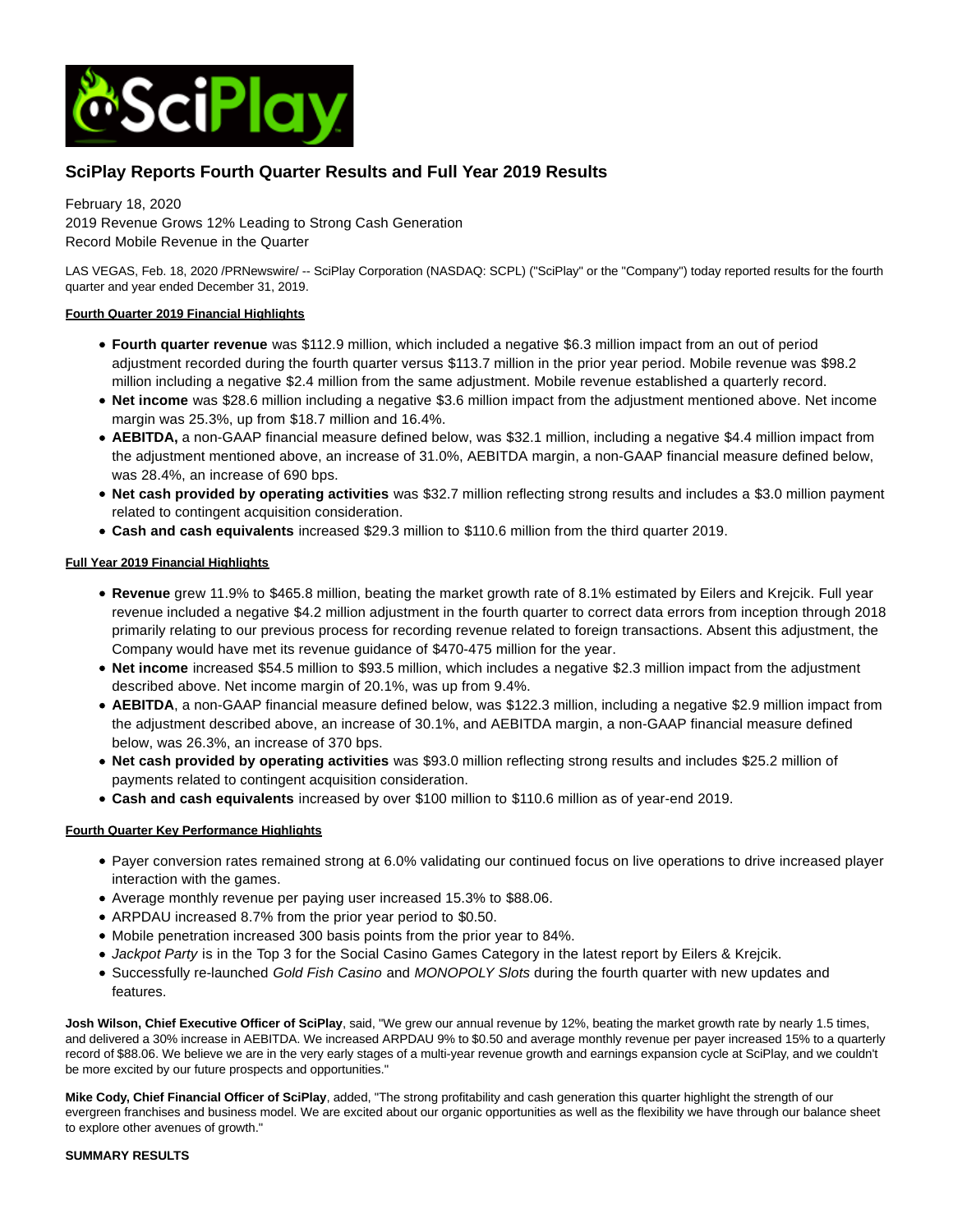| (\$ in millions)                          | Three months ended December 31. |                         |    |                         |  |  |  |  |
|-------------------------------------------|---------------------------------|-------------------------|----|-------------------------|--|--|--|--|
|                                           |                                 | 2019                    |    | 2018                    |  |  |  |  |
| Revenue <sup>(3)</sup>                    | \$                              | 112.9                   | \$ | 113.7                   |  |  |  |  |
| Net income $(2)$                          |                                 | 28.6                    |    | 18.7                    |  |  |  |  |
| Net income margin                         |                                 | 25.3%                   |    | 16.4%                   |  |  |  |  |
| Net cash provided by operating activities |                                 | 32.7                    |    |                         |  |  |  |  |
| Capital expenditures                      |                                 | 2.3                     |    |                         |  |  |  |  |
| Non-GAAP Financial Measures (1)           |                                 |                         |    |                         |  |  |  |  |
| Adjusted EBITDA <sup>(2)</sup>            | \$                              | 32.1                    | \$ | 24.5                    |  |  |  |  |
| Adjusted EBITDA margin                    |                                 | 28.4%                   |    | 21.5%                   |  |  |  |  |
| <b>Balance Sheet Measures</b>             |                                 | As of December 31, 2019 |    | As of December 31, 2018 |  |  |  |  |
| Cash and cash equivalents                 | S                               | 110.6                   | \$ | 10.0                    |  |  |  |  |
| Available liquidity                       |                                 | 260.6                   |    | 10.0                    |  |  |  |  |

(1) The financial measures "AEBITDA" and "AEBITDA margin" are non-GAAP financial measures defined below under "Non-GAAP Financial Measures" and reconciled to the most directly comparable GAAP measures in the accompanying supplemental tables at the end of this release. (2) Under the terms of the IP License Agreement, as more fully described in our Prospectus, dated May 2, 2019, filed with the SEC on May 6, 2019, we acquired an exclusive (subject to certain limited exceptions), perpetual, non-royalty-bearing license for intellectual property created or acquired by SG Gaming, Inc. or its affiliates, which resulted in no future royalties or fees for our use of intellectual property owned by SG Gaming Inc. or its affiliates in our currently available games.

(3) During the fourth quarter of 2019, the Company recorded adjustments to correct errors to revenue that originated in previous periods. These corrections reduced fourth quarter 2019 revenue by \$6.3 million, of which approximately \$(1.7) million, \$(1.1) million and \$(1.4) million was related to errors arising in 2018, 2017 and periods from inception through 2016, respectively. The adjustments which cumulatively decreased 2019 annual revenue by 0.9% were not considered material to the fiscal year ended December 31, 2019 or any previously issued interim or annual consolidated financial statements.

# **Key Performance Indicators**

| (in millions, except ARPDAU, Average monthly revenue per payer, and<br>percentages)                                           | <b>Three months ended December</b><br>31. |         |                          |
|-------------------------------------------------------------------------------------------------------------------------------|-------------------------------------------|---------|--------------------------|
|                                                                                                                               | 2019                                      | 2018    | Increase /<br>(Decrease) |
| Mobile Penetration <sup>(1)</sup>                                                                                             | 84%                                       | 81%     | 3pp                      |
| Average MAU <sup>(1)</sup>                                                                                                    | 7.6                                       | 8.4     | (0.8)                    |
| Average DAU <sup>(1)</sup>                                                                                                    | 2.6                                       | 2.7     | (0.1)                    |
| ARPDAU <sup>(1)</sup>                                                                                                         | \$0.50                                    | \$0.46  | \$0.04                   |
| Average MPUs <sup>(1)</sup>                                                                                                   | 0.5                                       | 0.5     |                          |
| Average monthly revenue per payer <sup>(1)</sup>                                                                              | \$88.06                                   | \$76.40 | \$11.66                  |
| Payer conversion rate <sup>(1)</sup>                                                                                          | 6.0%                                      | 5.9%    | 0.1 <sub>pp</sub>        |
| 74) IZBI besteats assemble factor comparing a sabelistic comparison and the factor of collection and all states of states and |                                           |         |                          |

(1) KPI include results from current period players only, excluding out of period adjustments disclosed above. pp = percentage points.

#### **Earnings Conference Call**

SciPlay executive leadership will host a conference call on Tuesday, February 18, 2020, at 5:30 p.m. EST to review the Company's fourth quarter results. To access the call live via a listen-only webcast and presentation, please visi[t http://www.sciplay.com/investors/investor-information/ a](http://www.sciplay.com/investors/investor-information/)nd click on the webcast link under the Investor Information section. To access the call by telephone, please dial: +1 (412) 317-0790 (U.S. and International) and ask to join the SciPlay Corporation call. A replay of the webcast will be archived in the Investors section o[n www.sciplay.com.](http://www.sciplay.com/)

#### **About SciPlay**

SciPlay (NASDAQ: SCPL) is a leading developer and publisher of digital games on mobile and web platforms. We currently offer seven core games, including social casino games Jackpot Party Casino, Gold Fish Casino, Hot Shot Casino and Quick Hit Slots, and casual games MONOPOLY Slots, Bingo Showdown and 88 Fortunes Slots. Our social casino games typically include slots-style game play and occasionally include table games-style game play, while our casual games blend slots-style or bingo game play with adventure game features. All of our games are offered and played on multiple platforms, including Apple, Google, Facebook and Amazon. In addition to our internally created games, our content library includes recognizable, real-world slot and table games content from Scientific Games Corporation. We have access to Scientific Games Corporation's library of more than 1,500 iconic casino titles which we integrate across our different games.

You can access our filings with the SEC through the SEC website at [www.sec.gov o](http://www.sec.gov/)r through our website, and we strongly encourage you to do so. We routinely post information that may be important to investors on our website at [www.sciplay.com/investors/,](http://www.sciplay.com/investors/) and we use our website as a means of disclosing material information to the public in a broad, non-exclusionary manner for purposes of the SEC's Regulation Fair Disclosure (Reg FD). The information contained on, or that may be accessed through, our website is not incorporated by reference into, and is not a part of, this document, and shall not be deemed "filed" under the Securities Exchange Act of 1934, as amended.

All ® notices signify marks registered in the United States. © 2020 SciPlay Corporation. All Rights Reserved.

#### **SCIPLAY CORPORATION CONSOLIDATED STATEMENTS OF INCOME**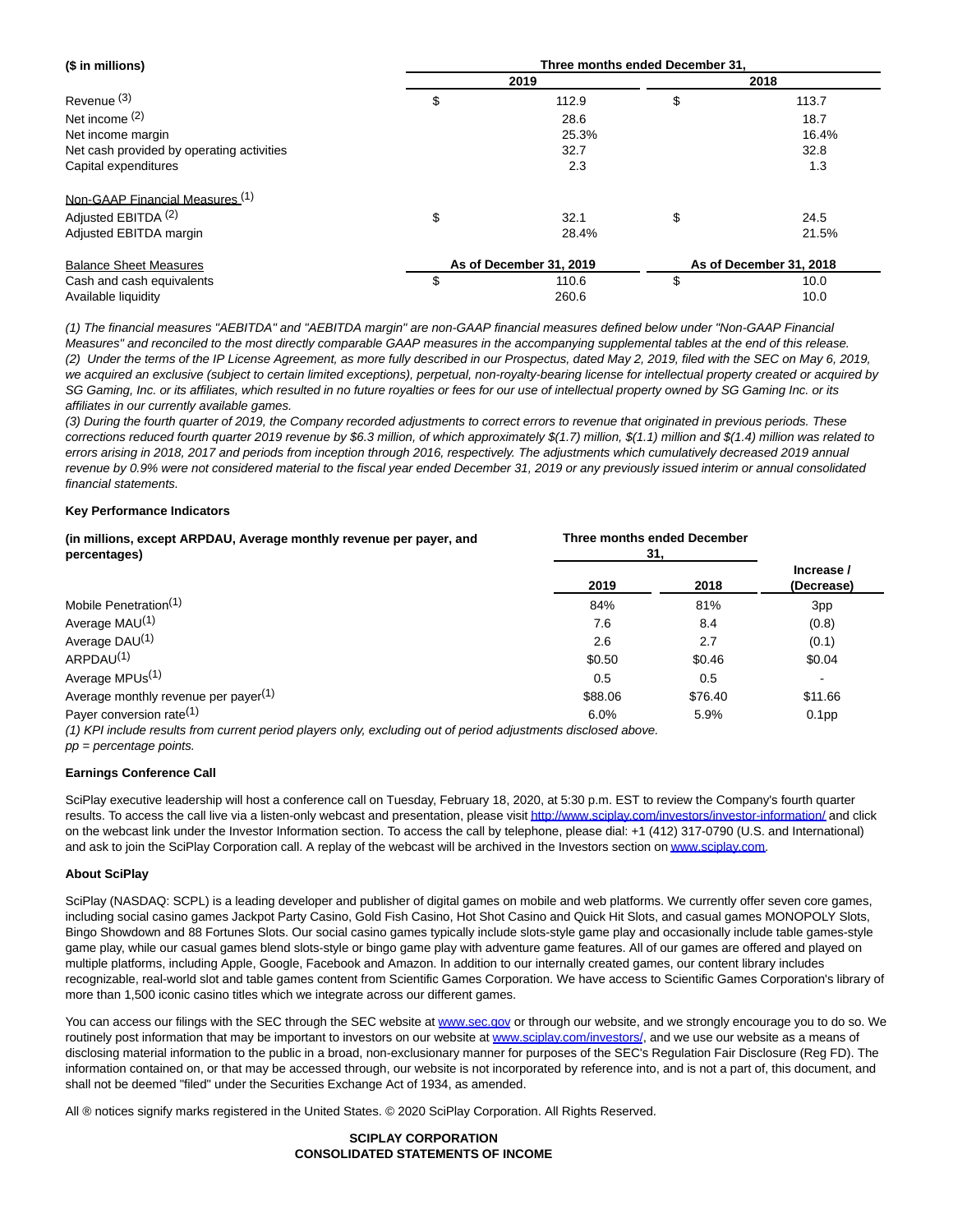# **(Unaudited, in millions, except per share amounts)**

|                                                                                          | <b>Three Months Ended</b> |      |      | <b>Year Ended</b>    |                       |  |
|------------------------------------------------------------------------------------------|---------------------------|------|------|----------------------|-----------------------|--|
|                                                                                          | December 31,              |      |      | December 31,         |                       |  |
|                                                                                          | 2019                      |      | 2018 | 2019                 | 2018                  |  |
| Revenue                                                                                  | \$<br>112.9               | \$   |      |                      | 113.7 \$465.8 \$416.2 |  |
| Operating expenses:                                                                      |                           |      |      |                      |                       |  |
| Cost of revenue <sup>(1)</sup>                                                           | 35.4                      |      | 43.8 | 158.5                | 160.4                 |  |
| Sales and marketing(1)                                                                   | 31.3                      |      | 31.4 | 129.7                | 105.7                 |  |
| General and administrative <sup>(1)</sup>                                                | 9.4                       |      | 9.4  | 40.6                 | 34.5                  |  |
| Research and development <sup>(1)</sup>                                                  | 5.5                       |      | 6.5  | 23.6                 | 25.6                  |  |
| Depreciation and amortization                                                            | 1.8                       |      | 1.8  | 7.0                  | 15.1                  |  |
| Contingent acquisition consideration                                                     |                           |      | 1.1  | 1.7                  | 27.5                  |  |
| Restructuring and other                                                                  | 0.3                       |      | 0.3  | 1.0                  | 1.0                   |  |
| Total operating expenses                                                                 | 83.7                      |      | 94.3 | 362.1                | 369.8                 |  |
| Operating income                                                                         | 29.2                      |      | 19.4 | 103.7                | 46.4                  |  |
| Other income (expense):                                                                  |                           |      |      |                      |                       |  |
| Other income (expense), net                                                              | 0.9                       |      | 3.8  | (1.5)                | 3.0                   |  |
| Total other income (expense), net                                                        | 0.9                       |      | 3.8  | (1.5)                | 3.0                   |  |
| Net income before income taxes                                                           | 30.1                      |      | 23.2 | 102.2                | 49.4                  |  |
| Income tax expense                                                                       | 1.5                       |      | 4.5  | 8.7                  | 10.4                  |  |
| Net income                                                                               | 28.6                      |      | 18.7 | 93.5                 | 39.0                  |  |
| Less: Net income attributable to the noncontrolling interest                             | 24.2                      |      |      | 61.1                 |                       |  |
| Net income attributable to SciPlay                                                       | \$<br>4.4                 | \$   |      |                      | 18.7 \$ 32.4 \$ 39.0  |  |
| Basic and diluted net income attributable to SciPlay per share:                          |                           |      |      |                      |                       |  |
| Basic                                                                                    | \$<br>0.19                | - \$ |      | 0.82 \$ 1.43 \$ 1.72 |                       |  |
| <b>Diluted</b>                                                                           | \$<br>0.19                | \$   |      | 0.82 \$ 1.43 \$ 1.72 |                       |  |
| Mojabted average number of charge of Class A common stock used in per share calculation: |                           |      |      |                      |                       |  |

Weighted average number of shares of Class A common stock used in per share calculation:

| . .<br>$\sim$<br><b>Basic shares</b> | າາ -<br>--        | 22.7<br><u>.</u> | 22.7<br>--- | 22.7<br><u>__ _ .</u> |
|--------------------------------------|-------------------|------------------|-------------|-----------------------|
| Diluted shares                       | ד ממ<br><u>__</u> | 22.7<br><u></u>  | 227<br>---  | 22.7<br><u>____</u>   |
|                                      |                   |                  |             |                       |

(1) Excludes depreciation and amortization.

### **SCIPLAY CORPORATION CONDENSED CONSOLIDATED BALANCE SHEETS (Unaudited, in millions, except par value)**

|                                                                               | As of December 31, |                   |    |       |
|-------------------------------------------------------------------------------|--------------------|-------------------|----|-------|
|                                                                               |                    | 2019              |    | 2018  |
| <b>ASSETS</b>                                                                 |                    |                   |    |       |
| Cash and cash equivalents                                                     | \$.                | $110.6$ \$        |    | 10.0  |
| Accounts receivable, net (allowance for doubtful accounts of \$0.0 and \$1.1) |                    | 32.1              |    | 31.5  |
| Prepaid expenses and other current assets                                     |                    | 4.3               |    | 5.6   |
| Total current assets                                                          |                    | 147.0             |    | 47.1  |
| Property and equipment, net                                                   |                    | 4.6               |    | 1.8   |
| Operating lease right-of-use assets                                           |                    | 6.0               |    |       |
| Goodwill                                                                      |                    | 120.7             |    | 120.7 |
| Intangible assets and software, net                                           |                    | 17.0              |    | 17.9  |
| Deferred income taxes                                                         |                    | 87.1              |    | 6.4   |
| Other assets                                                                  |                    | 2.2               |    | 1.0   |
| <b>Total assets</b>                                                           |                    | 384.6 \$ 194.9    |    |       |
|                                                                               |                    |                   |    |       |
| LIABILITIES AND STOCKHOLDERS' EQUITY/ACCUMULATED NET PARENT INVESTMENT        |                    |                   |    |       |
| Accounts payable                                                              | \$                 | $12.8 \text{ } $$ |    | 12.7  |
| <b>Accrued liabilities</b>                                                    |                    | 13.7              |    | 28.0  |
| Due to affiliate                                                              |                    | 2.7               |    | 3.7   |
| Total current liabilities                                                     |                    | 29.2              |    | 44.4  |
| Operating lease liabilities                                                   |                    | 5.2               |    |       |
| Liabilities under TRA                                                         |                    | 72.7              |    |       |
| Other long-term liabilities                                                   |                    |                   |    | 11.9  |
| Total stockholders' equity/accumulated net parent investment <sup>(1)</sup>   |                    | 277.5             |    | 138.6 |
| Total liabilities and stockholders' equity/accumulated net parent investment  |                    | 384.6             | \$ | 194.9 |

(1) Includes \$223.4 million in noncontrolling interest as of December 31, 2019.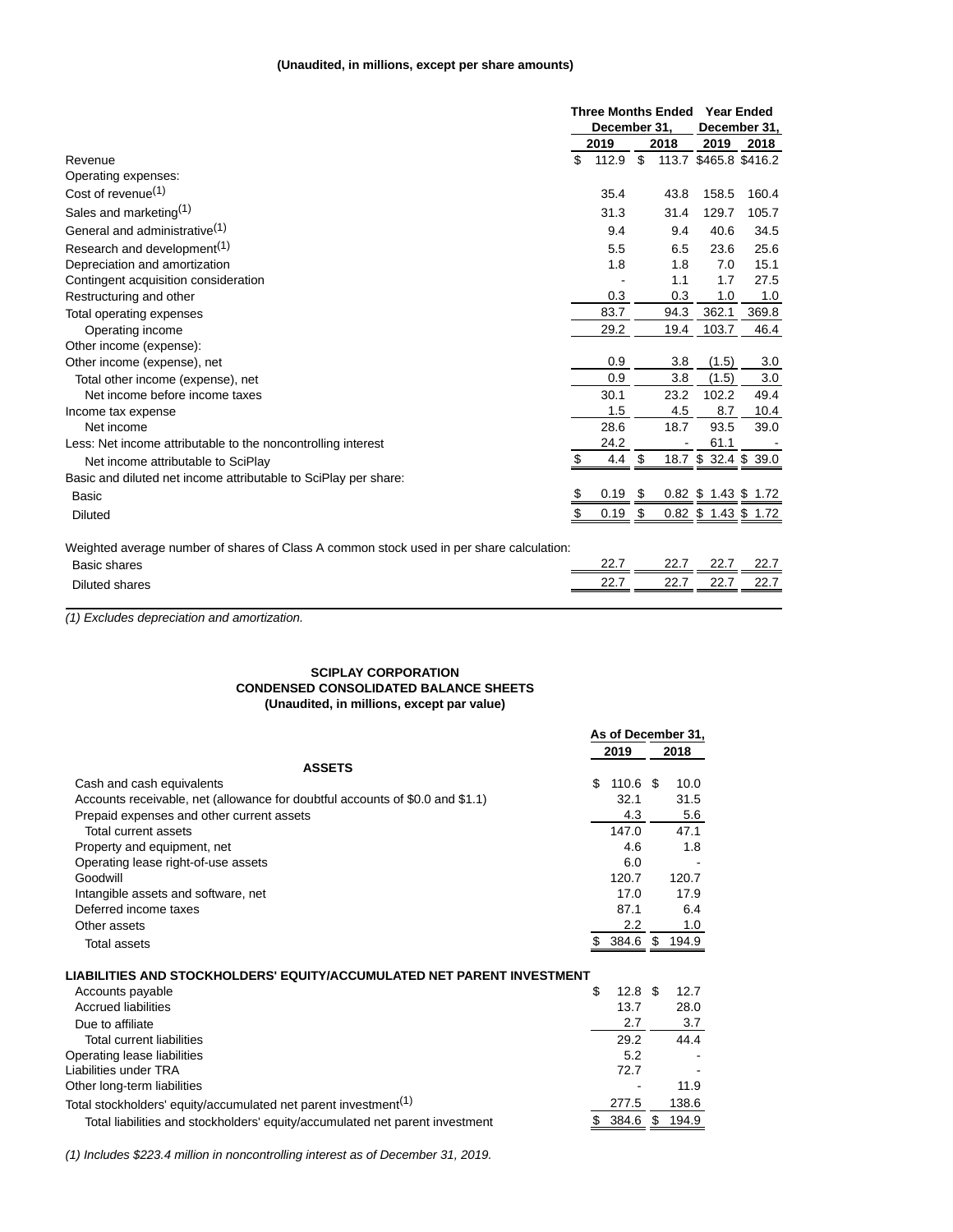#### **SCIPLAY CORPORATION CONDENSED CONSOLIDATED STATEMENTS OF CASH FLOWS (Unaudited, in millions)**

|                                                                                                               | <b>Three Months</b><br><b>Ended</b><br>December 31. |       |     |          |                     |          |  |
|---------------------------------------------------------------------------------------------------------------|-----------------------------------------------------|-------|-----|----------|---------------------|----------|--|
|                                                                                                               |                                                     |       |     |          | <b>Years Ended</b>  |          |  |
|                                                                                                               |                                                     |       |     |          |                     | December |  |
|                                                                                                               |                                                     |       |     |          | 31.                 |          |  |
|                                                                                                               |                                                     | 2019  |     | 2018     | 2019                | 2018     |  |
| Net cash provided by operating activities                                                                     | \$                                                  | 32.7  | \$  | 32.8     | \$93.0 \$76.9       |          |  |
| Net cash used in investing activities                                                                         |                                                     | (2.3) |     | (1.3)    | (8.8)               | (3.5)    |  |
| Net cash (used in) provided by financing activities                                                           |                                                     | (1.2) |     | (25.6)   | 15.9                | (79.5)   |  |
| Effect of exchange rate changes on cash, cash equivalents and restricted cash                                 |                                                     | 0.1   |     | (0.6)    | 0.5                 | (0.7)    |  |
| Increase (decrease) in cash, cash equivalents and restricted cash                                             |                                                     | 29.3  |     | 5.3      | 100.6               | (6.8)    |  |
| Cash, cash equivalents and restricted cash, beginning of period                                               |                                                     | 81.3  |     | 4.7      | 10.0                | 16.8     |  |
| Cash, cash equivalents and restricted cash, end of period                                                     |                                                     | 110.6 | -\$ |          | 10.0 \$110.6 \$10.0 |          |  |
| Supplemental cash flow information:                                                                           |                                                     |       |     |          |                     |          |  |
| Cash paid for income taxes                                                                                    | \$                                                  | 0.8   | -\$ | $0.1$ \$ | 1.5                 | 1.8      |  |
| Cash paid for contingent consideration included in operating activities                                       |                                                     | 3.0   |     | ÷.       | 25.2                |          |  |
| Payment for Scientific Games' intellectual property license included in Distributions to Scientific Games and |                                                     |       |     |          |                     |          |  |
| affiliates, net                                                                                               |                                                     |       |     | $\sim$   | 255.0               |          |  |
| Non-cash investing and financing activities:                                                                  |                                                     |       |     |          |                     |          |  |
| Non-cash deferred offering costs                                                                              |                                                     |       |     | 1.9      |                     | 1.9      |  |

### **SCIPLAY CORPORATION RECONCILIATION OF NET INCOME ATTRIBUTABLE TO SCIPLAY TO ADJUSTED EBITDA (Unaudited, in millions)**

|                                                    | <b>Three Months Ended</b><br>December 31. |       |     |       | <b>Year Ended</b><br>December 31. |       |    |       |
|----------------------------------------------------|-------------------------------------------|-------|-----|-------|-----------------------------------|-------|----|-------|
|                                                    | 2019                                      |       |     | 2018  |                                   | 2019  |    | 2018  |
| Net income attributable to SciPlay                 | S                                         | 4.4   | \$  | 18.7  | \$                                | 32.4  | \$ | 39.0  |
| Net income attributable to noncontrolling interest |                                           | 24.2  |     |       |                                   | 61.1  |    |       |
| Net income                                         |                                           | 28.6  |     | 18.7  |                                   | 93.5  |    | 39.0  |
| Contingent acquisition consideration               |                                           |       |     | 1.1   |                                   | 1.7   |    | 27.5  |
| Restructuring and other                            |                                           | 0.3   |     | 0.3   |                                   | 1.0   |    | 1.0   |
| Depreciation and amortization                      |                                           | 1.8   |     | 1.8   |                                   | 7.0   |    | 15.1  |
| Income tax expense                                 |                                           | 1.5   |     | 4.5   |                                   | 8.7   |    | 10.4  |
| Stock-based compensation                           |                                           | 0.8   |     | 1.9   |                                   | 8.9   |    | 4.0   |
| Other (income) expense, net                        |                                           | (0.9) |     | (3.8) |                                   | 1.5   |    | (3.0) |
| <b>Adjusted EBITDA</b>                             |                                           | 32.1  |     | 24.5  | S                                 | 122.3 |    | 94.0  |
| Revenue                                            | \$                                        | 112.9 | \$. | 113.7 | \$                                | 465.8 | \$ | 416.2 |
| Net income margin (Net income/Revenue)             |                                           | 25.3% |     | 16.4% |                                   | 20.1% |    | 9.4%  |
| AEBITDA margin (AEBITDA/Revenue)                   |                                           | 28.4% |     | 21.5% |                                   | 26.3% |    | 22.6% |
| Royalties for Scientific Games IP(1)               | \$                                        |       | \$  | 6.8   | \$                                | 10.2  | S  | 26.1  |

(1) Under the terms of the IP License Agreement, as more fully described in our Prospectus, we acquired an exclusive (subject to certain limited exceptions), perpetual, non-royalty-bearing license for intellectual property created or acquired by SG Gaming or its affiliates, which resulted in no future royalties or fees for our use of intellectual property owned by SG Gaming or its affiliates in our currently available games.

### **Forward-Looking Statements**

Throughout this press release, we make "forward-looking statements" within the meaning of the U.S. Private Securities Litigation Reform Act of 1995. Forward-looking statements describe future expectations, plans, results or strategies and can often be identified by the use of terminology such as "may," "will," "estimate," "intend," "plan," "continue," "believe," "expect," "anticipate," "target," "should," "could," "potential," "opportunity," "goal," or similar terminology. The forward-looking statements contained in this press release are based upon management's current expectations, assumptions and estimates and are not guarantees of timing, future results or performance. Therefore, you should not rely on any of these forward-looking statements as predictions of future events. Actual results may differ materially from those contemplated in these statements due to a variety of risks and uncertainties and other factors, including, among other things:

- our ability to attract and retain players;
- our reliance on third-party platforms;
- our dependence on the optional purchases of virtual currency to supplement the availability of periodically offered free virtual currency;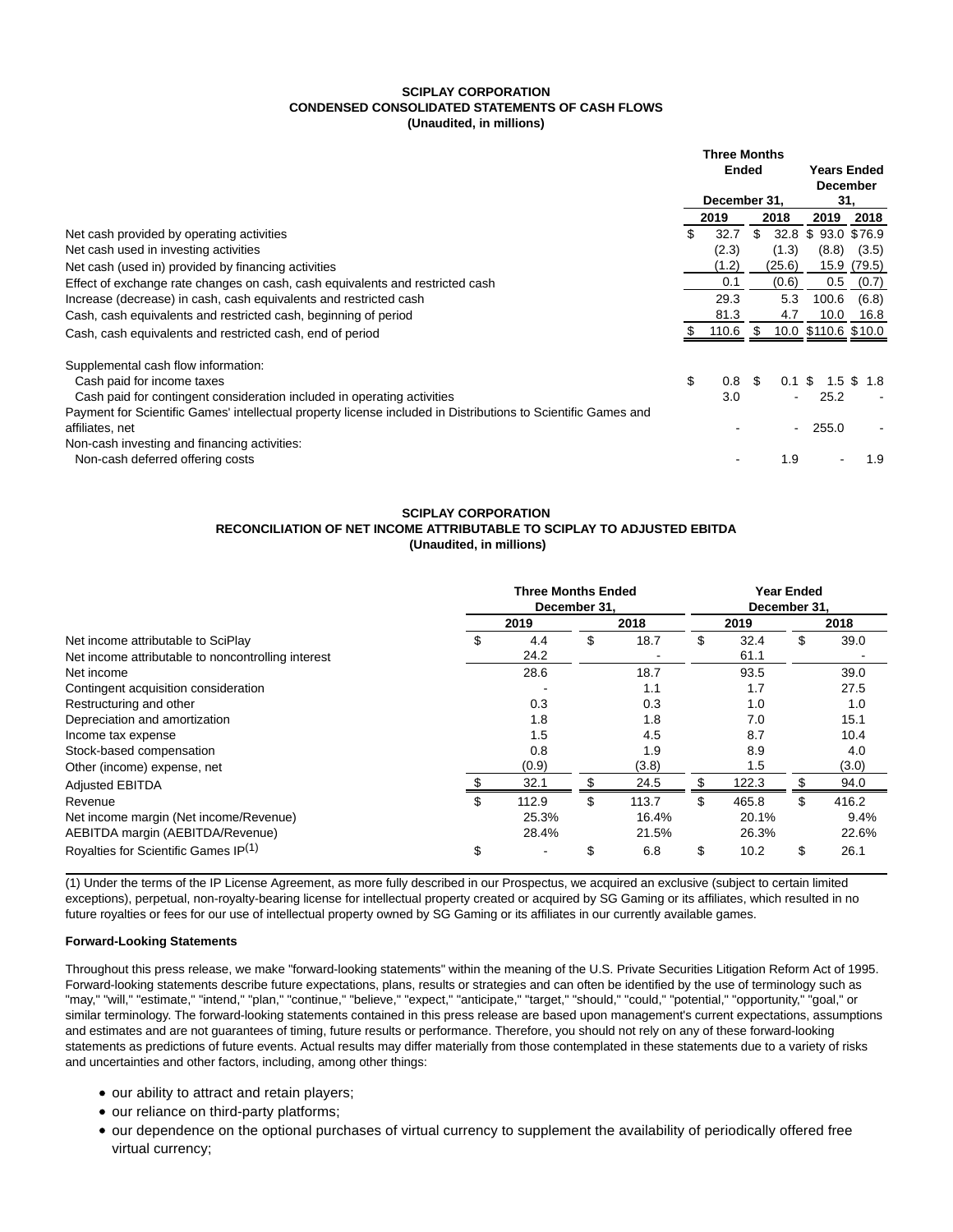- our ability to continue to launch and enhance games that attract and retain a significant number of paying players;
- our reliance on a small percentage of our players for nearly all of our revenue;
- our ability to adapt to, and offer games that keep pace with, changing technology and evolving industry standards;
- competition;
- the impact of legal and regulatory restrictions on our business, including significant opposition in some jurisdictions to interactive social gaming, including social casino gaming, and how such opposition could lead these jurisdictions to adopt legislation or impose a regulatory framework to govern interactive social gaming or social casino gaming specifically, and how this could result in a prohibition on interactive social gaming or social casino gaming altogether, restrict our ability to advertise our games, or substantially increase our costs to comply with these regulations;
- laws and government regulations, both foreign and domestic, including those relating to our parent, Scientific Games Corporation, and to data privacy and security, including with respect to the collection, storage, use, transmission, sharing and protection of personal information and other consumer data, and those laws and regulations that affect companies conducting business on the internet, including ours;
- the continuing evolution of the scope of data privacy and security regulations, and our belief that the adoption of increasingly restrictive regulations in this area is likely within the U.S. and other jurisdictions;
- our ability to use the intellectual property rights of our parent, Scientific Games Corporation, and other third parties, including the third-party intellectual property rights licensed to Scientific Games Corporation, under our intellectual property license agreement ("IP License Agreement") with our parent;
- protection of our proprietary information and intellectual property, inability to license third-party intellectual property and the intellectual property rights of others;
- security and integrity of our games and systems;
- security breaches, cyber-attacks or other privacy or data security incidents, challenges or disruptions;
- reliance on or failures in information technology and other systems;
- our ability to complete acquisitions and integrate businesses successfully;
- our ability to pursue and execute new business initiatives;
- $\bullet$  fluctuations in our results due to seasonality and other factors;
- dependence on skilled employees with creative and technical backgrounds;
- expectations of growth in total consumer spending on social casino gaming;
- our dependence on certain key providers;
- natural events that disrupt our operations or those of our providers or suppliers;
- risks relating to foreign operations, including the complexity of foreign laws, regulations and markets; the uncertainty of enforcement of remedies in foreign jurisdictions; the effect of currency exchange rate fluctuations; the impact of foreign labor laws and disputes; the ability to attract and retain key personnel in foreign jurisdictions; the economic, tax and regulatory policies of local governments; compliance with applicable anti-money laundering, anti-bribery and anti-corruption laws;
- U.S. and international economic and industry conditions;
- changes in tax laws or tax rulings, or the examination of our tax positions;
- the discontinuation or replacement of LIBOR, which may adversely affect interest rates;
- litigation and other liabilities relating to our business, including litigation and liabilities relating to consumer protection, gambling-related matters, employee matters, alleged service and system malfunctions, alleged intellectual property infringement and claims relating to our contracts, licenses and strategic investments;
- restrictions and covenants in debt agreements, including those that could result in acceleration of the maturity of our indebtedness;
- failure to maintain adequate internal control over financial reporting;
- influence of certain stockholders, including decisions that may conflict with the interests of other stockholders;
- our ability to achieve some or all of the anticipated benefits of being a standalone public company;
- our dependence on distributions from SciPlay Parent Company, LLC ("SciPlay Parent LLC") to pay our taxes and expenses, including substantial payments we will be required to make under the Tax Receivable Agreement (the "TRA"); and
- stock price volatility.

Additional information regarding risks and uncertainties and other factors that could cause actual results to differ materially from those contemplated in forward-looking statements is included from time to time in our filings with the SEC, including under Part II, Item 1A "Risk Factors" in our Quarterly Report on Form 10-Q for the quarter ended September 30, 2019. Additional information will also be set forth under Part I, Item 1A "Risk Factors" in our Annual Report on Form 10-K for the full year ended December 31, 2019. Forward-looking statements speak only as of the date they are made and, except for our ongoing obligations under the U.S. federal securities laws, we undertake no and expressly disclaim any obligation to publicly update any forward-looking statements whether as a result of new information, future events or otherwise.

You should also note that this press release may contain references to industry market data and certain industry forecasts. Industry market data and industry forecasts are obtained from publicly available information and industry publications. Industry publications generally state that the information contained therein has been obtained from sources believed to be reliable, but that the accuracy and completeness of that information is not guaranteed. Although we believe industry information to be accurate, it is not independently verified by us and we do not make any representation as